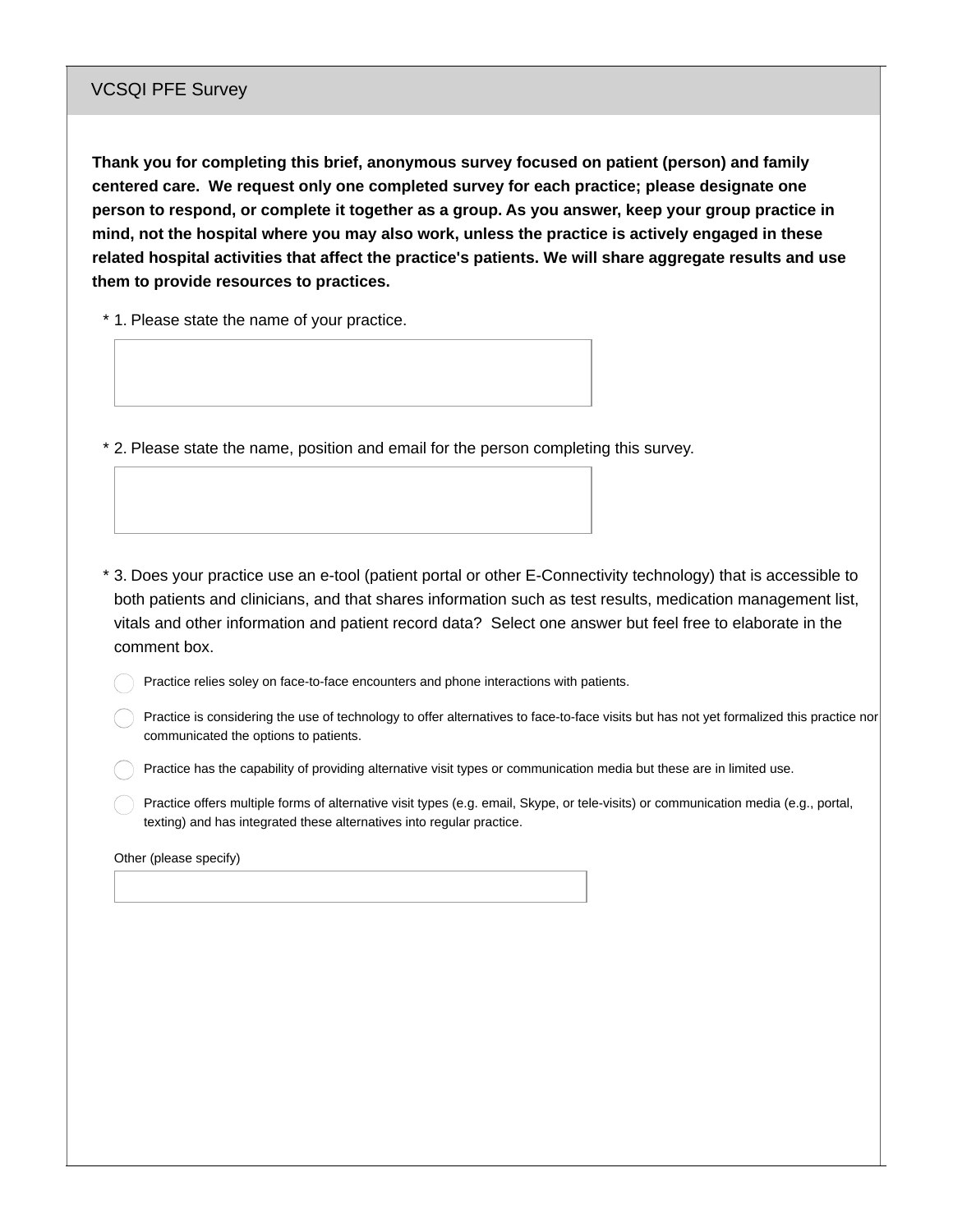| * 4. Does your practice support shared decision-making by training and ensuring clinicians integrate patient<br>goals and preferences related to culture, language, religion, emotional, and economic status into care<br>plan? |
|---------------------------------------------------------------------------------------------------------------------------------------------------------------------------------------------------------------------------------|
| Practice does not regularly utilize shared decision making or other tools to encourage patient and family involvement in goal<br>setting or decision making.                                                                    |
| Practice is training its staff in shared decision making approaches and developing ways to consistently document patient<br>involvement in goal setting, decision making, and self- management.                                 |
| Practice has developed approaches to encourage and document patient and family involvement in goal setting, decision making<br>and self-management, but the process is not yet routine.                                         |
| Practice can demonstrate that patients and families are collaborating in goal setting, decision making and self-management (e.g.,<br>share care plans, documentation of self-management goals, compacts, etc.)                  |
| Other (please specify)                                                                                                                                                                                                          |
|                                                                                                                                                                                                                                 |
| * 5. Does your practice utilize a tool to assess and measure patient activation?                                                                                                                                                |
| Yes (please specify which tool in the comment box below)                                                                                                                                                                        |
| No                                                                                                                                                                                                                              |
| I'm not sure                                                                                                                                                                                                                    |
|                                                                                                                                                                                                                                 |
| Patient activation tool used:                                                                                                                                                                                                   |
|                                                                                                                                                                                                                                 |
| * 6. Does your practice assess the health literacy level of your patients? (e.g., CAHPS Health Literacy Item<br>Set)?                                                                                                           |
| Yes. (please specify how health literacy is assessed in the comment box below)                                                                                                                                                  |
| No                                                                                                                                                                                                                              |
| I'm not sure                                                                                                                                                                                                                    |
| Describe how health literacy is assessed, including the name of a tool if used.                                                                                                                                                 |
|                                                                                                                                                                                                                                 |
|                                                                                                                                                                                                                                 |
| * 7. Does your practice promote patient-centric medication management practices (self-management of<br>medication, etc.)?                                                                                                       |
| Yes                                                                                                                                                                                                                             |
| No                                                                                                                                                                                                                              |
| I'm not sure                                                                                                                                                                                                                    |
| <b>Additional comments</b>                                                                                                                                                                                                      |
|                                                                                                                                                                                                                                 |
|                                                                                                                                                                                                                                 |